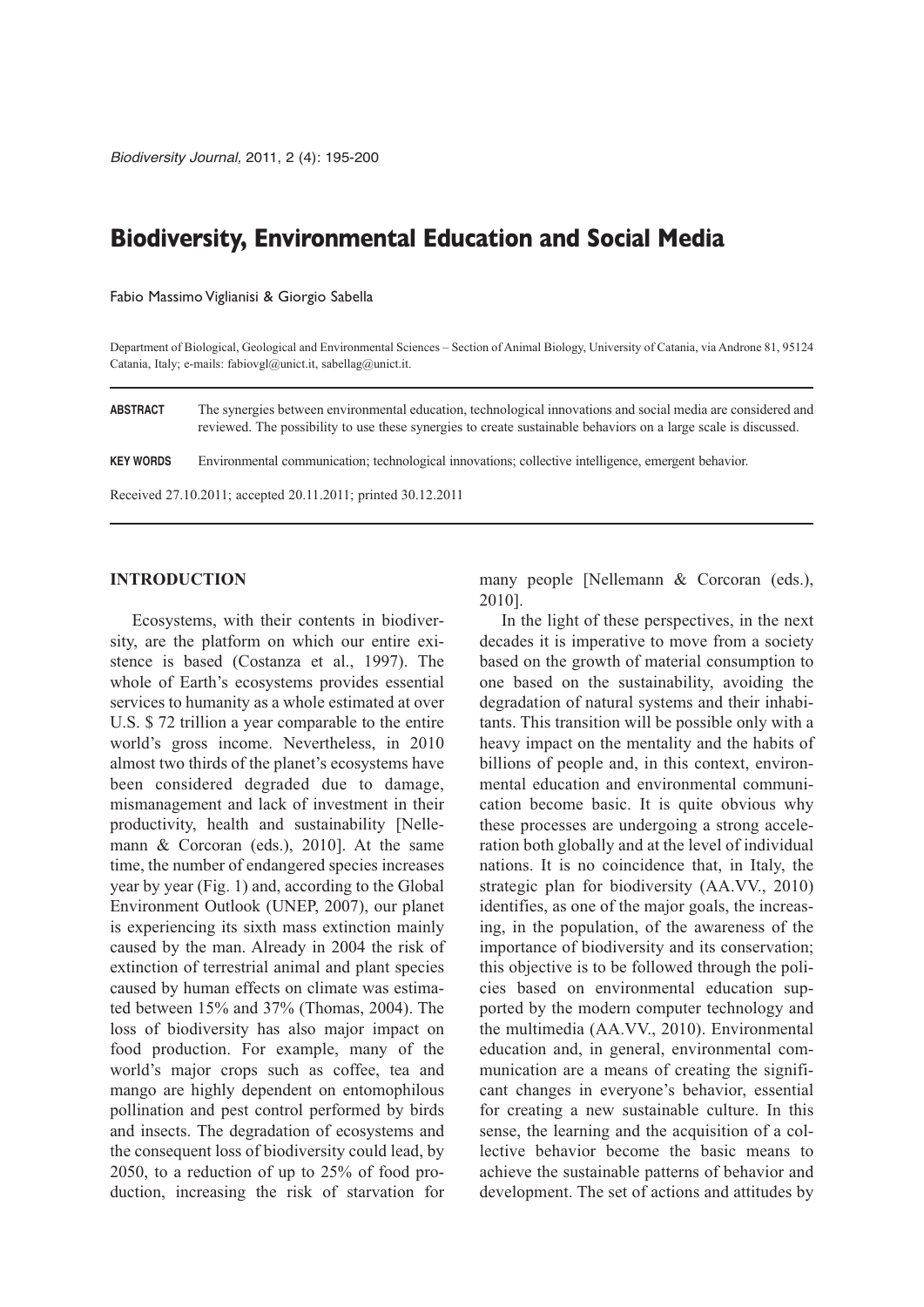

Figure 1. Increase in the number of species assessed for The IUCN Red List of Threatened Species™ (2000–2011.1).

which the individual expresses his personality and relates himself to the others and to the environment are the result of multisensory personal processes and are dependent on continuous interaction and feedback. As such, they are deeply involved in the evolution and the technological innovations increasingly used in education and environmental communication. Currently, the most innovative and fastest way to change the behavior at global level seems to be the use of the social media (Kaplan & Haenlein, 2010), which are represented by different ways of web

communication which range from networking sites to virtual worlds (Table 1). The most interesting features of the social media are the velocity of circulation and of diffusion of the informations, the vast pool of users and the pervasive force in creating new trends and behaviors. For this reason they are already widely used in online marketing. The social media, together with the planetary network of computers, smartphones and personal tablets, offer a great opportunity and represent the most promising choice for the spread of a new sustainable culture.

|                                               |      | Social presence / Media richness               |                                             |                                                  |
|-----------------------------------------------|------|------------------------------------------------|---------------------------------------------|--------------------------------------------------|
|                                               |      | Low                                            | <b>Medium</b>                               | High                                             |
| Self-<br>presentation/<br>Self-<br>disclosure | High | <b>Blogs</b>                                   | Social networking sites<br>(e.g., Facebook) | Virtual social worlds<br>(e.g., Second Life)     |
|                                               | Low  | Collaborative<br>projects<br>(e.g., Wikipedia) | Content communities<br>(e.g., YouTube)      | Virtual game worlds<br>(e.g., World of Warcraft) |

Table 1. Classification of Social Media by social presence/media richness and self-presentation/self-disclosure (from Kaplan & Haenlein, 2010).

## **DISCUSSION**

Various definitions of the environmental education have been given, one of the most comprehensive is that developed during the conference organized by UNESCO in October 1977 in Tbilisi.

In that document (UNESCO, 1978) it is reported (recommendation no. 1, point 3): "*A basic aim of environmental education is to succeed in making individuals and communities understand the complex nature of the natural and the built environments resulting from the interaction of*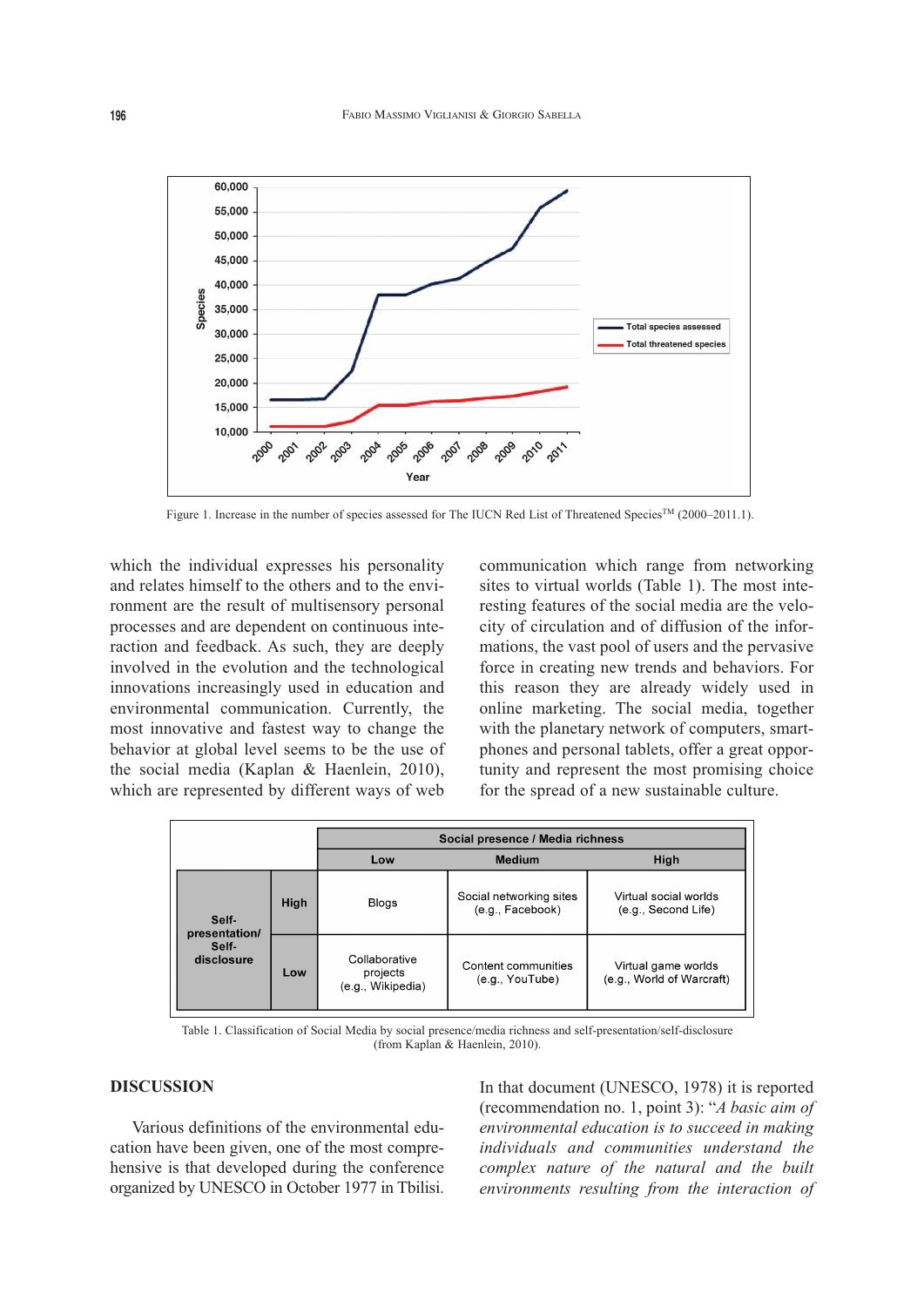*their biological, physical, social, economic and cultural aspects, and acquire the knowledge, values, attitudes, and practical skills to participate in a responsible and effective way in anticipating and solving environmental problems, and the management of the quality of the environment".* The first part of the definition regards the descriptive and the notional aspects of environmental education which are acquired through the learning of schematic transverses across different scientific and environmental disciplines.

This notional approach, such as "know the world around you," was applied, with some exceptions, in many schools since the eighties and nineties of the last century. More important, however, are the goals and the values of environmental education that should lead to a change in knowledge and behavior. The ultimate purpose, which means a key step, is the passage from the particular to the global, namely the verification of transformation of all projects of environmental education and communication in a real change of each one's behavior, the sum of which becomes global awareness. The transition from individual behavior to global awareness requires a network of relationships and knowledge, and all this strongly affects the use of computer technology and multimedia. Although this approach could have a significant fallout only on part of the most industrialized world, it is sufficient to reach a critical mass so that environmental communication could have positive effects. This objective, however, is always very difficult to be fully achieved and verified, especially due to the strong competition of the conflictual ethics and for the complexity of checking the behavior acquired out of the learning paths.

To achieve better results, greater importance should be given even to the type of emotion and to the strong empathy which should be established in the active involvement of consciences, especially those of the young. For this reason, the implementation of any environmental education project should be seen as a continuous and broadspectrum process which reaches the final result of the establishment of a new emotional bond with the natural and anthropic world that surrounds anybody. In any case, reaching the awareness of the risks of a development without limits to growth, with its inevitable political and social implications, and the understanding that the only

possible development is the sustainable one, are cultural paths neither easy to acquire and not easy to verify. In summary, the objective to be pursued is to stimulate the profound cultural transformations which lead to the formation of a new conscience in which the awareness and the dignity of being citizens of the "Gaia planet" give priority to values that are currently very far from the collective perception.

The long path towards these aims is even more complicated for the exponential acceleration of the planetary emergencies. The prediction of a relatively rapid breakdown of traditional energy resources and the approaching of the point of no return for global warming, greatly reduce the chances of success of traditional educational systems, which are based on a continuous, but slow, process of the cultural evolution, which should lead the children to become good citizens in the future.

Accelerating behavioral changes and the maturation of awareness using faster and more persuasive ways of environmental communication becomes a priority. In this context, the modern information technologies and the social media (including social network, content communities, blogs, the hundreds of thousands apps used in mobile devices, etc.) seem to offer many answers and opportunities. Personal experiences and direct learning are, however, an essential step of understanding and knowledge of both natural and anthropic environments. Visiting an industrial complex or a natural park, walking along a river or spending a day in a farm, are not replaceable approaches; they involve a personal commitment involving all the senses and activating feedbacks and positive behaviors.

At this point, it is important to wonder about how modern technology affects learning and perception, and if the use of technology in environmental communication may provide a genuine and undistorted experience. Simply put, the question is whether these means are to be considered as facilitators and amplifiers of learning, or instead, they are just trendy gadgets of no use in environmental education. Of course, this problem is much debated and has several facets, which, schematically, can be traced to two antithetical attitudes. The first, more extreme, does not require the use of any technical device and is based on a direct relationship between the envi-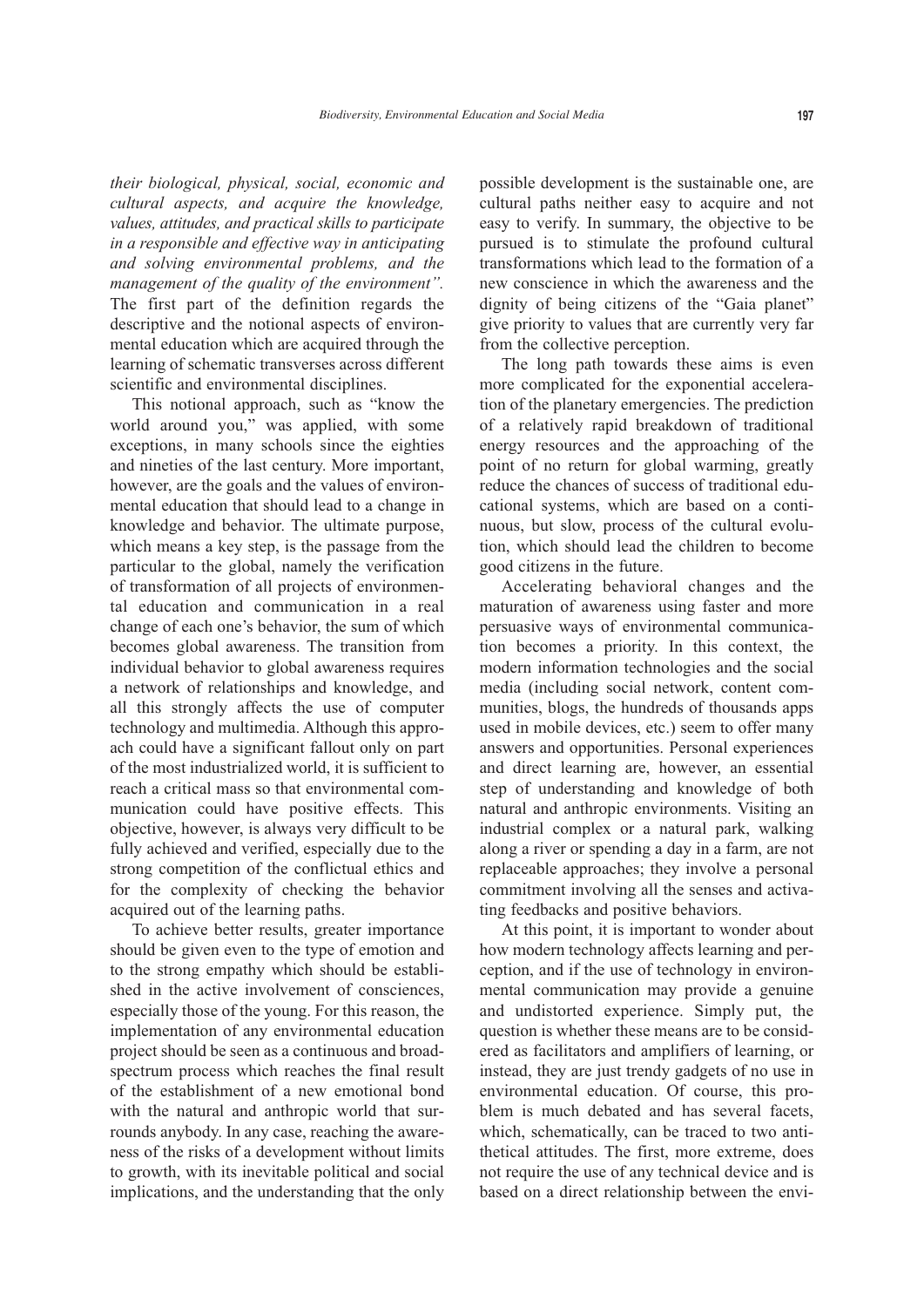

Figure 2. Outline of rapid multiplication flow of information between the nodes.

ronment and the man, a sort of return to the myth of the noble savage. This view, though valuable in its simplicity, however, seems anachronistic and unfortunately late now. The second, opposite, considers as essential the personal terminals for proper learning aids. The trend seems to favor the latter hypothesis, as evidenced, for example, by the increasing amount of the number of users of smartphones, 15 million users only in Italy in 2010 (comScore, 2010). In contrast to the debate, the degree of impairment of the environmental balance is much clearer and can be easily illustrated using a dialogue of the film by Yann Arthus-Bertrand HOME (at http://www.youtube.com/ watch?v=jqxENMKaeCU): *"The cost of our actions on the environment was very high but it is too late to be pessimistic"*. This attitude, highly realistic and not hypocritical, is based on, and emphasizes, one of the most important human qualities: adaptation, making us see the change as an achievable goal, even if difficult. For this reason, the use in environmental education of the network of computers, smartphones and personal tablets connected to the social media becomes fundamental to pilot the actions and the behaviors, even if apparently uneven and unrelated, to the desired effect.

In the connected world, the progress is "collective intelligence"; the development is no longer a linear and mechanical process, because our world has become, thanks to technology, a "cultural system" where open innovation is a virus that goes in any direction (Lévy, 1994). In this scenario, the power of collective intelligence is put in

evidence by the extension of personal technology, so that actions and behaviors of each individual, associated and cooperating, reach a new critical mass, determining the so-called "emergent behavior" (Beni & Wang, 1989; Kaiser et al., 2010), or rather, a systematic set of individual intelligences, whose actions and emotions work together to produce important and decisive effects at educational, sociological, political and anthropological levels (Graefe & Vogelsong, 2008).

At this point, the technological means becomes an integral part of each individual; it becomes, at the same time, a catalyst and an implementer of the individual actions and behaviors and builds the transition from the local to the global in a simple and complete manner. Assuming that the environmental knowledge is a precursor, or at least a correlate, to the environmental behavior change, the use of current and future information technologies, combined with the possibilities offered by social media, enhancing connectivity and synchronization of thought, could contribute significantly to the formation of a single common thought and impose quickly eco-sustainable behaviors. In this way, the individual perceives to be part of an unique social context, to which it is impossible not to belong, and he is forced to channel his behavior in that direction.

The new social media, which were born and have evolved through information technology, are well suited to be used as a means of a rapid dissemination of ideas, using the same mechanisms of the viral marketing in which an important idea can spread very quickly (Maibach,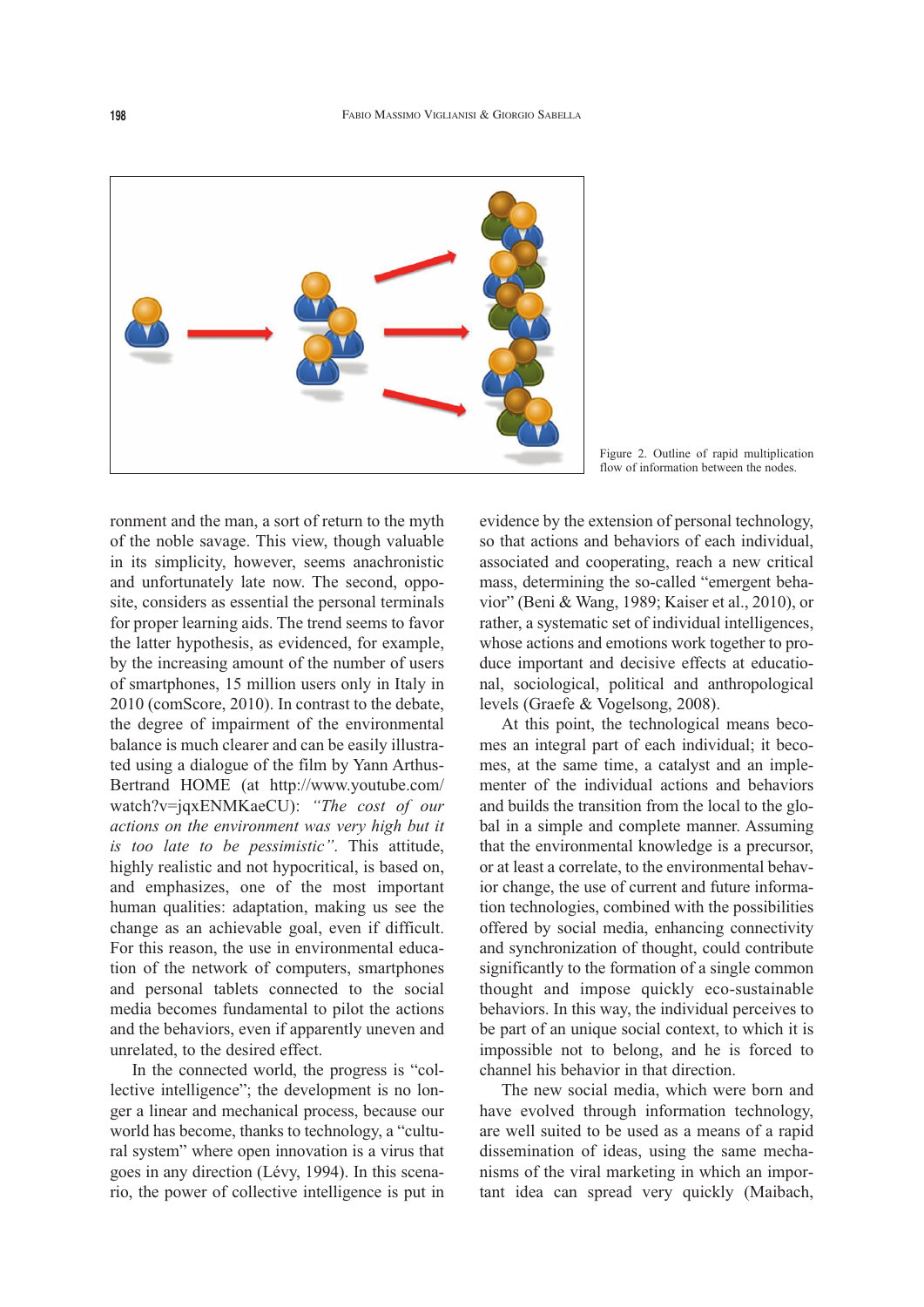1993; Wilson, 2000; Gordon, 2011). In this regard, it must be considered that, in a social network, the connections that bind the individuals ensure a rapid flow of information between the nodes (Fig. 2), allowing, relatively quickly, to make decisions and to update the individual behavior. In addition, the mechanisms which regulate and control a social system, despite their complexity, are simpler than those of a natural system, for this reason the assertion of a new global behavior implies the involvement of a critical mass estimated at around 20% of the nodes (Yang-Yu et al., 2011).

## **CONCLUSION**

A critical period, both in social and environmental terms, is approaching and the obligation to learn as quickly as possible the sustainable behavior will increase the importance of environmental education and its widespread dissemination. Certainly, the environmental changes induced by climate change and the biodiversity loss will not disappear overnight, but the sooner humanity shall become aware of the problem and intervene the better it will be able to control its own destiny and protect the beauty and the diversity of the planet for future generations.

The use of information technology now enables to expand awares and emotions, transforming the mode of construction of knowledges and training processes. Global connectivity, reached through social media, could enable to realize these new behaviors, which should realize a reversing of the actual trend: "*Destroy what is essential to create the superfluous*". For these reasons, environmental education, in sinergy with social media, represents a strategic tool for the conservation of biodiversity at both global and local level.

Environmental education, more than other instruments and/or strategies, can certainly play a decisive role in changing consciences and behaviors, provided that it is pervasively conveyed on a variety of means of comunication, allowing to reach a critical mass which could carry out the significant changes. From this point of view, information technology and communication, which are increasingly entering our daily life, while leading to a reduction of our liberties,

however, would enable to speed up the acquisition of new skills by creating a sustainable global response constituted by the individual local actions.

#### **ACKNOWLEDGMENTS**

We are grateful to Dr. Oscar Lisi (Catania, Italy) for his comments and suggestions to the improvement of the text.

#### **REFERENCES**

- AA.VV., 2010. Strategia nazionale per la biodiversità in Italia. Ministero dell'ambiente e della tutela del territorio e del mare, 204 pp.
- Beni G. & Wang J., 1989. Swarm Intelligence. Proceedings of the Seventh Annual Meeting of the Robotics Society of Japan, Tokyo, Japan, 1989: 425-428.
- comScore, 2010. Online document from the global Internet market research firm at http://www.comscore.com/ Press\_Events/Press\_Releases/2010/3/UK\_Leads\_European Countries in Smartphone Adoption with 70 G rowth in Past 12 Months.
- Costanza R., D'Arge R., De Groot R., Farber S., Grasso M., Hannon B., Limburg K., Naeem S., O'Neill S., Paruelo J., Raskin R., Sutton P., & van der Belt M. 1997. The value of the Worlds ecosystem services and natural capital. Nature, 387: 253-260.
- Gordon R., 2011. A framework for sustainable marketing. Marketing Theory, 11: 143-163.
- Graefe D. & Vogelsong H., 2008. Environmental education as a catalyst for behavior change: a study of the effects of Coastwatch Magazine on subscriber environmental knowledge and behavior. Proceedings of the 2007 Northeastern Recreation Research Symposium; 2007 April 15-17: 277- 282*.*
- Kaplan A.M. & Haenlein M., 2010. Users of the world, unite! The challenges and opportunities of Social Media. Business Horizons, 53: 59-68.
- Kaiser C., Kröckel J. & Bodendorf F., 2010. Swarm Intelligence for Analyzing Opinions in Online Communities. Proceedings of the 43rd Hawaii International Conference on System Sciences: 1-9.
- (The) IUCN Red List of Threatened Species, 2011. http://www.iucnredlist.org/about/summarystatistics#Tables 1 2.
- Lévy P., 1994. L'intelligence collective. Pour une anthropologie du cyberspace. La Découverte, Paris, 245 pp.
- Maibach, E., 1993. Social marketing for the environment: Using information campaigns to promote environmental awareness and behavior change. Health Promotion International, 8: 209-224.
- Nellemann C. & Corcoran E. (eds.), 2010. Dead Planet, Living Planet – Biodiversity and Ecosystem Restoration for